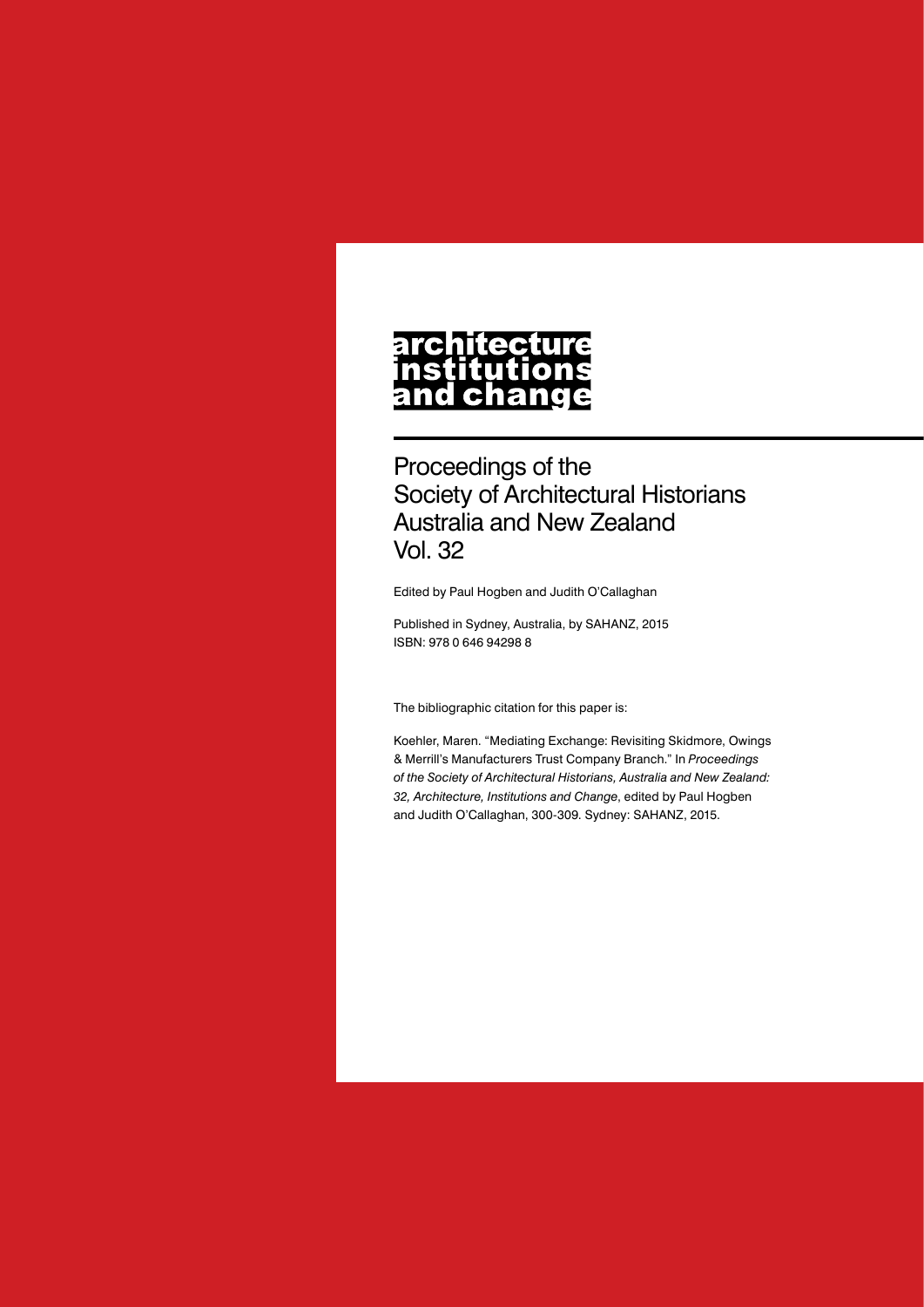**Maren Koehler**, University of Sydney

# Mediating Exchange: Revisiting Skidmore, Owings & Merrill's Manufacturers Trust Company Branch

*This paper explores how architecture mediated the transformations in North American banking practices during the mid-twentieth century. Whereas the number of banks in the United States declined between 1940 and 1960, the number of branches almost tripled in this period. One of the key reasons for this expansion was that from the 1950s major commercial banks began to turn their focus towards the individual consumer and retail banking, offering a variety of financial products. The public increasingly utilised banking services, especially cashless transactions such as the use of cheques and cheque accounts. Bankers demanded new architectural structures with a 'non-institutional' look designed to advertise new financial products in an environment similar to a department store.*

How did the institutional change from the localised bank into a networked system of *headquarters with multiple branches affect architectural design? How was architecture employed to define, regulate and shape the relations between the bank and customers? Through a close study of the Manufacturers Trust Company building on Fifth Avenue in New York City (completed in 1954) designed by the firm of Skidmore, Owings & Merrill, the relationship between the increase of capital circulation, institutional change and the architecture of the branch bank will be examined. The paper argues how, through the deployment of new technologies, materials and abstract art, the architecture of the financial institution mediated a significant shift in banking practices and organisational culture more broadly.*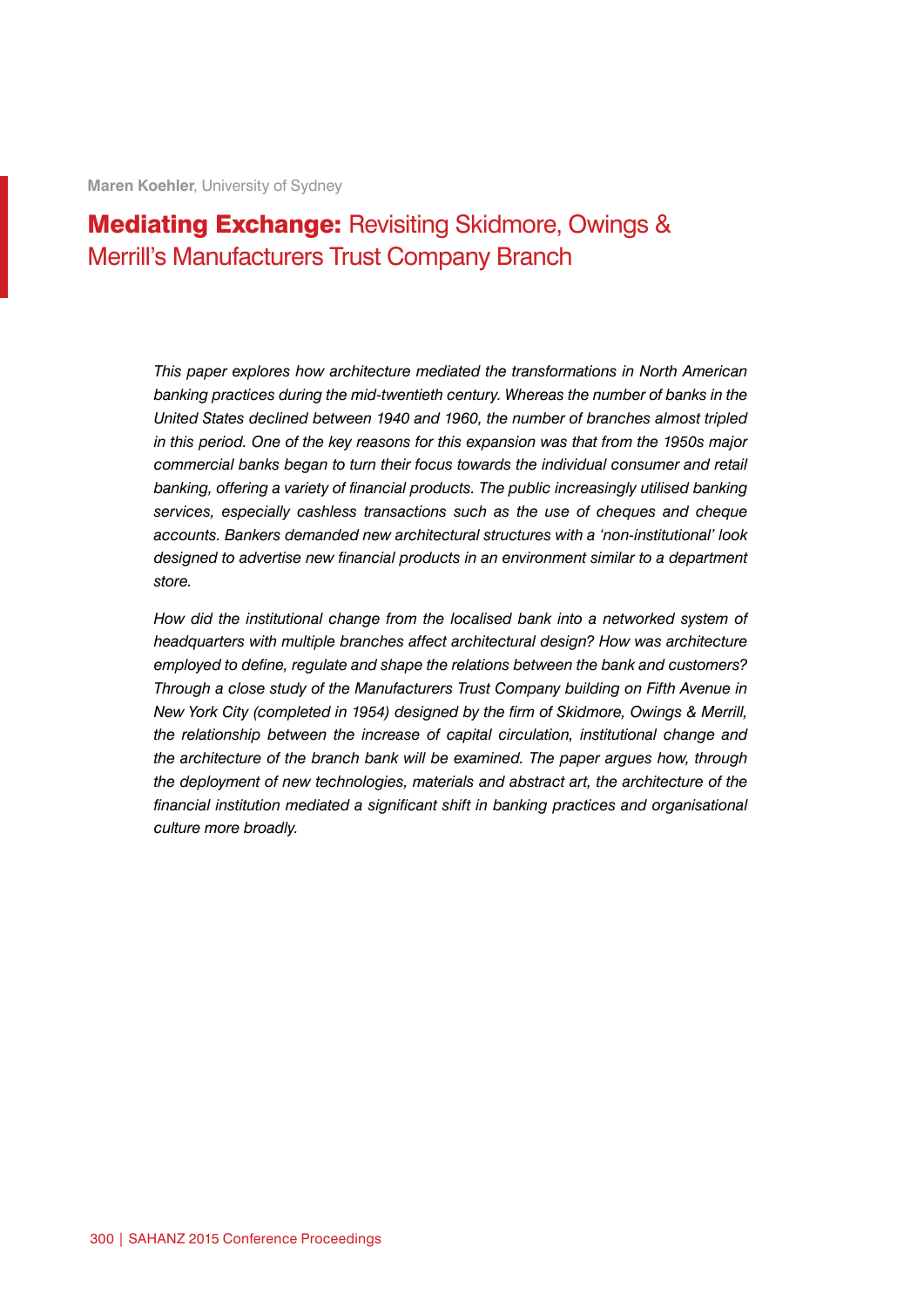

Even art has left the spaces of enclosure in order to enter into the open circuits of the bank.1 (Gilles Deleuze, "Postscript on the Societies of Control," 1992)

In the first few decades of the twentieth century the conception of banks in the United States shifted from an autonomous financial entity to part of an interconnected system facilitating the circulation of capital. This process ultimately led to an institutional change, which affected the basic organisational structure, the culture of work and the architecture of banks. These shifts were conditioned by technological advancements such as telegraphy and early automation technologies, the formation of the Federal Deposit Insurance Corporation in 1933, which insured depositor's money, as well as the perception of interconnected banks as stabilising the economy after the numerous bank failures during the Great Depression.

Since the 1940s banks introduced a modern and open design, beginning in the interior through the provision of open, continuous counters instead of barred teller windows, followed by enlarged exterior windows.<sup>2</sup> The branch of the Manufacturers Trust Company (MTC), located on Fifth Avenue in New York, completed in 1954 and designed by Skidmore, Owings & Merrill (SOM) can be identified as emblematic for a change in architectural design – from the bank building as a fortress to a 'transparent' institution. $^3$  The architecture of the MTC building has had significant effects, resulting in the increase of deposits, the number of visitors and employee productivity, as well as on the design of other banks in the United States and internationally.<sup>4</sup> Through a close reading of the MTC advertising campaign, the spatial arrangements of the branch, its documentation and distribution in newspapers and architectural journals, this paper examines the role of architecture within the transformation of the banking institution and banking practices. How was architecture deployed to shape the relation between the bank and the customer? What were the (un-) anticipated effects of architectural design?

This paper argues that architecture became a critical agent within the attempt to establish the practice of banking as an essential part of everyday life. The phenomenon of accumulating what was in effect a decentralised system of branches arguably anticipated if not preconditioned the onset of financialisation and neoliberal governance as we know it: a structural and ideological transformation typically attributed to the deregulation of banks in the 1970s and 1980s. In the background of this paper is an interest in developing a method that proceeds through the empirical and historical qualities special to the architecture of banking in order to develop a conceptual typology that resonates with the object of research. Such an approach is distinct from analyses whose theoretical apparatuses function as a template overlaying phenomena that can only be generalisable.<sup>5</sup>

## **Branching and network thinking**

Whereas the number of commercial banks in the United States slightly declined between 1940 and 1960, the number of branches almost tripled in this period even though not all states allowed the establishment of branches.<sup>6</sup> Commercial banks started to focus their core business on the individual consumer and expanded their services through the provision of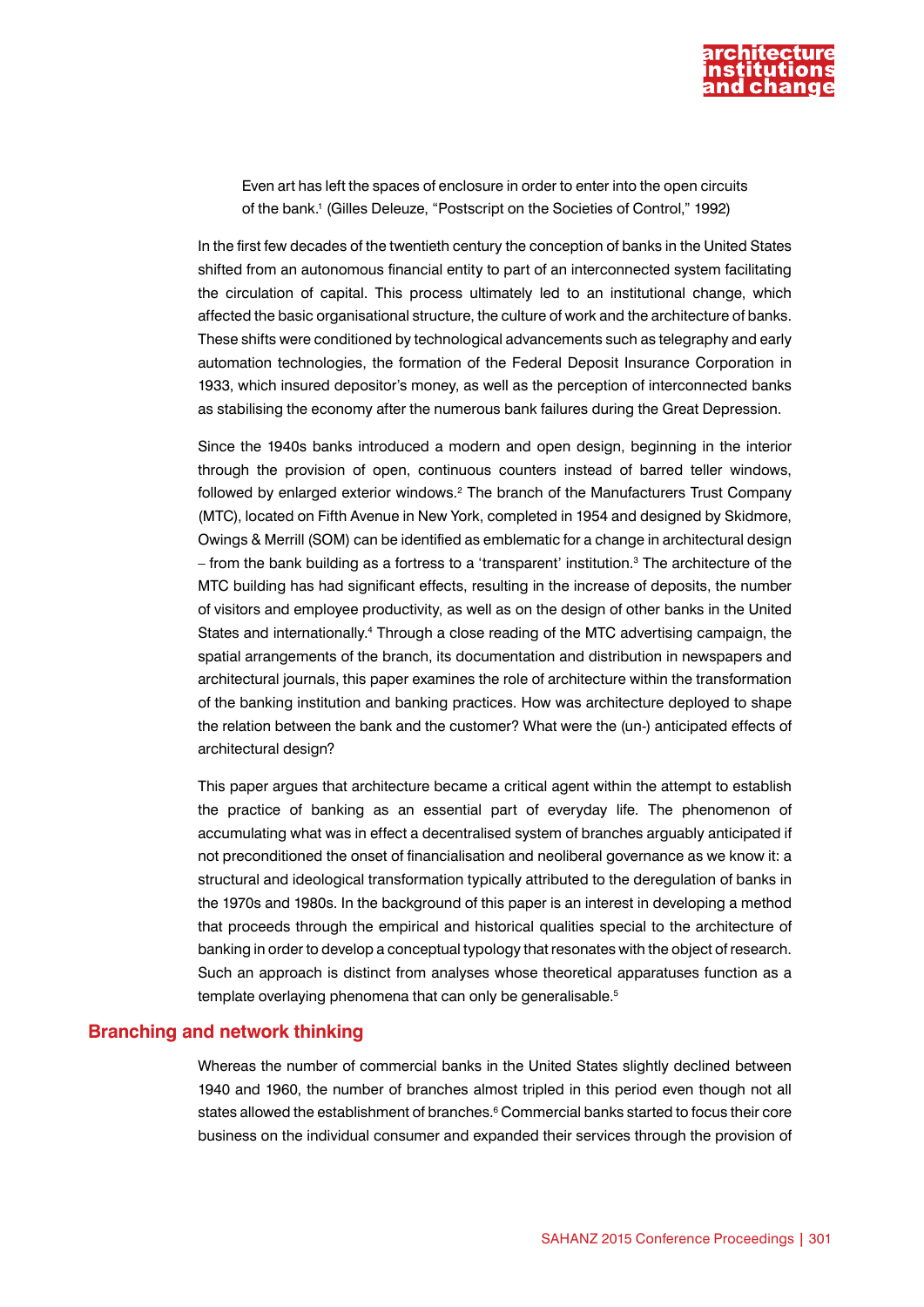mortgages and various loan products. Building new branches as well as the merging of banks were initiatives designed to increase profit and customer deposits. The steep increase in the number of branch buildings coincided with the adoption of modern architectural design.<sup>7</sup> In addition to an expanding system of branches, banks attempted to increase the number of customers through advertising campaigns, merchandising and the offer of convenience banking facilities such as drive-in windows. Potential clients were virtually plied with offers of consumer credit and "instant money."<sup>8</sup> Thus, commercial banks played an important role in the integration of a wide American public into the financial system, in particular through a variety of loan and credit products.<sup>9</sup>

In the 1950s and 1960s, before the advent of the Automated Teller Machine, the building of the branch bank constituted the main interface between the bank and the customer.10 In particular, the architectural space of the lobby functioned as a part of the 'public relations' program for many banks.11 Prior to this banks predominantly focused on security and the internal operations, while customer contact was to be minimised.<sup>12</sup> Through the use of modern communication technologies branch banks transmitted transactional data on a daily basis to the headquarters, the managerial and administrative centre of the bank, where financial transactions would be further processed. Therefore the office area in branch buildings could be reduced while customer relations became its main purpose. Eventually the architecture of the branch bank provided the physical entry point into an increasingly complex financial system, while the actual processing of transactions remained largely invisible to the customer.

Branch banking enabled an increased mobility and circulation of capital and essentially adopted a network model in which the branch bank acted as one of the nodes linked to the headquarters.<sup>13</sup> Such a model corresponded to the concept of decentralisation already promoted in business management by Peter Drucker's *The Concept of the Corporation*  from 1946 as an alternative to Fordism.<sup>14</sup> According to Drucker, a system of decentralisation allowed for and demanded flexibility, an increased flow of information between the central management and divisional managers as well as personal development. Furthermore, Drucker conceptualised the modern corporation not only as a human organisation but also as a social institution.

In banks the mobility of executive staff, working in the headquarters as well as in various branches, and the provision of "satellite offices" for visiting officers and business clients from out of town within each branch building installed a mode of working more commonly associated with contemporary cultures of work, such as 'hot desking'. The organisational change into a branch bank system led already in the 1950s to a breakdown and rearrangement of hierarchies that precipitates the integration of neoliberal ideology within institutional life on a broad scale. It does so in its promotion of a subject (the quasi-autonomous branch manager) untethered from the harness of the state and the organisational logic of Fordism. Architectural arrangements participated in these organisational, economic and social processes.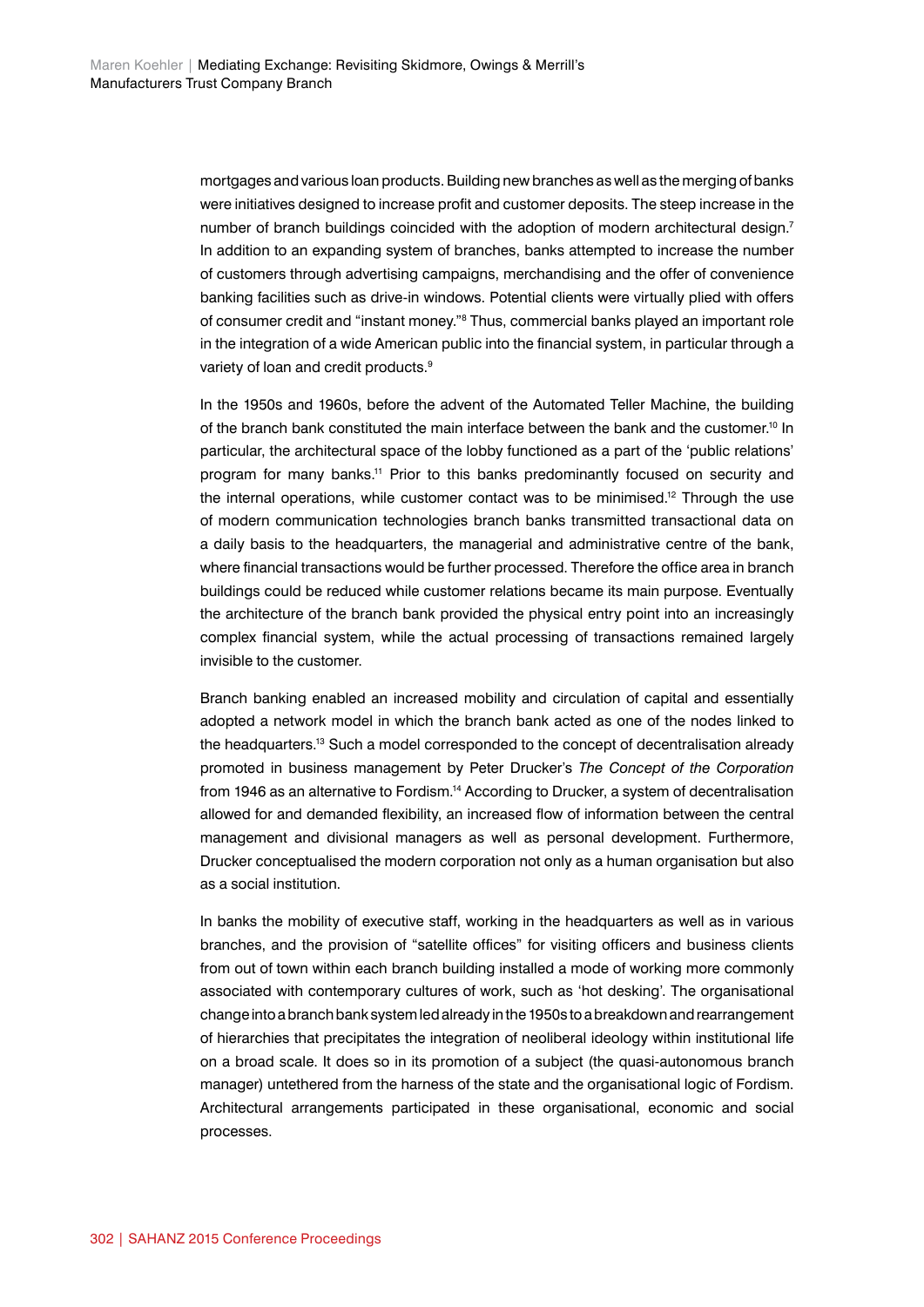

In New York City banks tended to cluster the location of their headquarters around Wall Street.<sup>15</sup> By contrast, the establishment of branches thrived in close proximity to consumers. With the mid-twentieth-century urban developments in midtown Manhattan, this area became attractive for banks to locate a branch.16 The *New York Times* claimed that "[t]he transition of Park Avenue and Fifth Avenue in midtown from a luxury residential area to a post-war canyon of tall office buildings has precipitated the greatest shift of major banking facilities in the city's financial history."<sup>17</sup> On the one hand, the large concentration of office workers meant an enormous potential customer base, on the other hand, banks aspired to the prestige of a physical presence in the new buildings built in a corporate modernist style.<sup>18</sup> The density of branch banks in midtown grew steadily until eventually by 1970 the midtown market seemed saturated.19

## **Effects of architecture**

While it has been speculated whether the new and spatially open design of the post-war bank in the United States triggered the increase in the number of bank robberies in the early 1960s, there have been also investigations on how the architecture and the introduction of automation technologies affected the relationship between the bank and the customer as well as the work routines of bank employees, and especially the branch manager.<sup>20</sup> An article in the journal *Banking* from 1967 described how the architectural changes of bank buildings expressed the new customer-centred image of banking institutions.

… most banks are making a concerted effort to shed their cloaks of ultraconservatism and take on new service-oriented images. Architecture has played an important role in this transition. Most bank buildings of the past were … imposing, but uninviting. They were obviously built to hold money, not people. The typical branch built within the last decade, however, has utilized modern, imaginative design. More thought has been given to attracting and welcoming the customer … In short, the newer buildings have an openness which is symbolic of the new banking philosophy.<sup>21</sup>

The same article states that both the architectural design and the implementation of computers "had profound effects on the branch manager" and the nature of work.22 A study from 1967 showed that the use of computers instead of ledgers since 1957 allowed the processing of more customer accounts and led to less personal knowledge though a greater statistical knowledge on the part of the bank officers. Tellers had to meet the deadlines of headquarters and data had to follow standardised forms in order to be further processed elsewhere in the financial system. Branch managers lost the privacy of their own individual office, since their desks were often located on the banking floor in close proximity to the customers. Through computer technologies, manager decisions became less private and more transparent and staff performance could be evaluated. The article concluded that the role of the branch manager shifted from a financial expert to a "salesman and promoter" and that architectural changes as well as the use of computers contributed to this development.<sup>23</sup> It is in this transformative force, if not determination, that architecture is able to function in a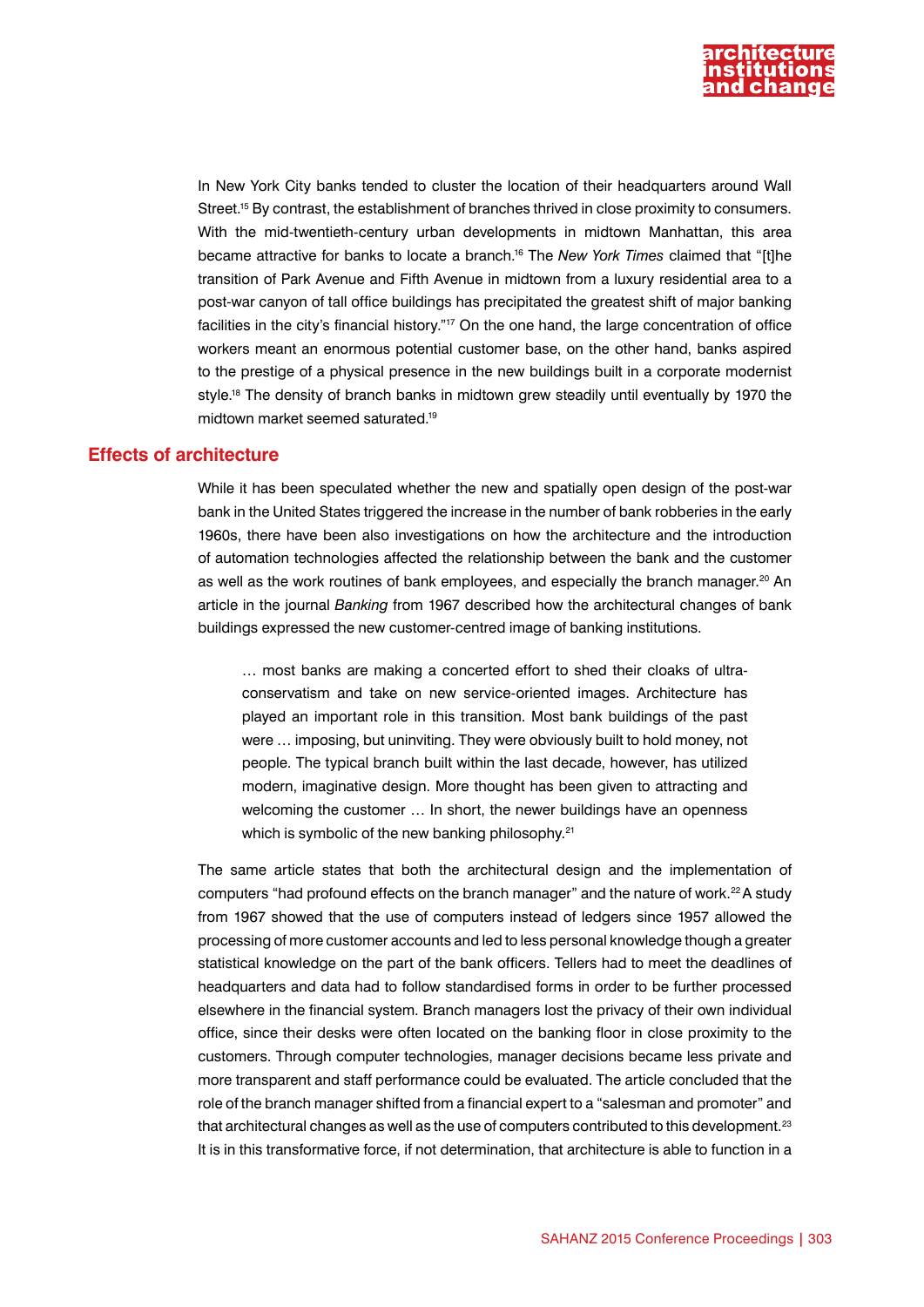similar way to the (media) technology of the computer.

Perhaps it was no coincidence that the introduction of automation technologies into banking operations and the concomitant depersonalisation in customer relations happened in conjunction with an aesthetic upgrading of the bank building. The architecture of the branch bank installed a specific culture of contact – informal and friendly – compensating for a less personal form of professional interaction. In part architecture mediated this institutional change.

### **The Manufacturers Trust Company Branch, 1954**

Whereas previous analyses of the MTC branch in New York City, designed by SOM under the direction of the design partner Gordon Bunshaft, have focused on its urban, architectural and technical aspects, the following analysis will concentrate on the spatial arrangements and their agency in producing relations between humans, objects and technology.24 In order to do so it is necessary to understand SOM's organisational structure. In fact, SOM operated in a similar way to the modern corporation with four branch offices in New York, Chicago, San Francisco and Portland, employing numerous experts and often forming teams across different cities in order to assemble the "will and know-how" required for each project.<sup>25</sup> For the MTC branch design the bank's president hired the interior designer Eleanor LeMaire, who had experience in the design of hotels and department stores. SOM did not have an interior design department yet and the client wanted to assure that the building could be converted for another use in case the bank would need to close or decide to sell the building.

The MTC was the fourth largest commercial bank in the United States at the time with numerous branches.<sup>26</sup> Advertisements for the bank often stated the continuously growing number of branches. An advertisement from 1939, for example, laid out all of the 67 branches as black dots covering a map of New York City including a photograph of the MTC's office at the World Fair, titled "the bank of tomorrow". Progress and branching became synonymous. In 1952, with over 100 branches in the New York area, the MTC became "Everybody's Bank", and, in 1961, an advertisement proclaimed that the "Manufacturers Trust Company has more offices … than any other New York bank". In October 1954 the bank advertised the opening of its 111th branch in *Fortune* magazine depicting a photograph of the architectural model of SOM's design. The building was described as a "showcase of service" and customers were addressed as "friends" – a rhetoric the institution of the bank borrowed from the modern business corporation. Similarly, Bunshaft described some of his clients and the artists he collaborated with as his best friends. Eventually the same network of friends led to new commissions for SOM and Bunshaft respectively.<sup>27</sup>

Reflecting on the outcome of the MTC branch design Bunshaft declared: "the main contribution … was that it broke the masonry-fortress psychology of branch banks up to then. From then on banks all across the country became friendly."28 Completely enclosed in glass, the bank created a spectacle by showcasing the circular door to the main vault, designed by Henry Dreyfuss, just a few metres behind the glass curtain wall on street level.<sup>29</sup> During the night the vault door was closed and lit, but during the opening hours it was left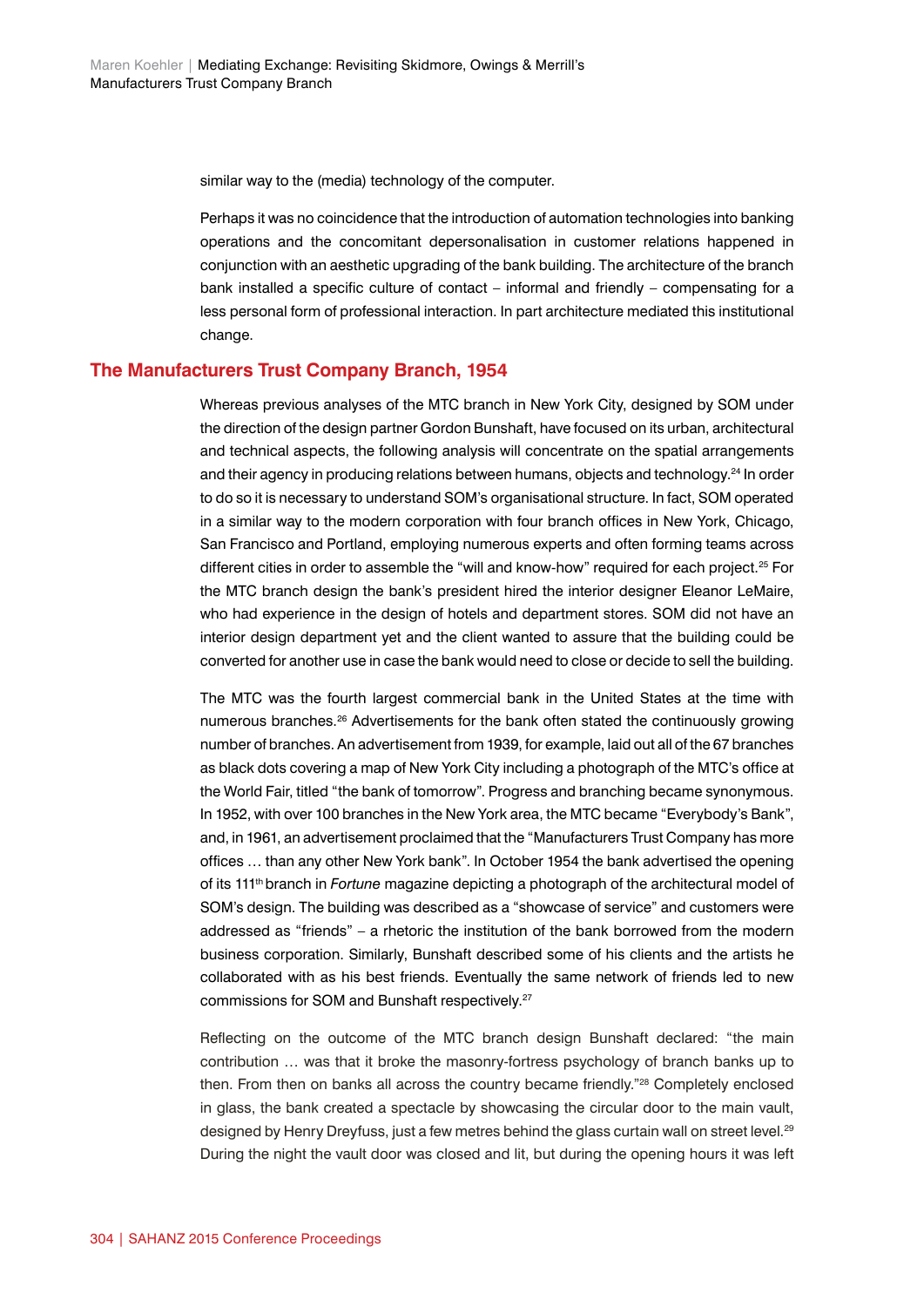

open so that the passer-by could view the inside of the vault. The previously hidden object tightly connected to the bank's internal operations now made a public appearance, as did the banking hall, the transactions, customers and employees alike – all became visible through the glass façade acting as an "invisible control" communicating accessibility.<sup>30</sup>

The building of the MTC branch became characteristic for its aesthetics of 'machinelike' perfection, the integration of state-of-the-art technology into the architecture as well as into interior design elements.<sup>31</sup> The fluorescent lighting was concealed behind a grid of translucent plastic panels, creating evenly lit luminous ceilings. Throughout the day and night all ceilings would glow in order to prevent any kind of reflection of the glass, allowing unobstructed views into the interior of the building at all times. The ducts of the air-conditioning system were also incorporated into the sandwiched ceiling, while the airreturn was integrated into the base of the banking counters.<sup>32</sup> Building technologies became a strategic design element and were either skilfully concealed or effectively staged, such as the freestanding escalators, for example. Previously a comparable strong attention to lighting, interior design and the effective deployment of technology has been used more exclusively in the hospitality sector and retail design.

The new branch building replaced the previous Fifth Avenue MTC branch located across the road, which had outgrown its capacity due to the enormous increase of the number of customers and accounts. Located at the corner of Fifth Avenue and 43rd Street it consisted of four floors with a penthouse floor, which was set back from the perimeter.<sup>33</sup> Entering from the main entrance on 43<sup>rd</sup> Street customers arrived in the large ground floor banking hall for everyday banking transactions, facing a freestanding pair of escalators leading to the mezzanine, an L-shaped counter along the black granite cladded wall of the vault and a sky-blue painted back wall concealing the elevators. Next to the entrance on the ground floor, along the curtain wall and framed by a narrow planter filled with tropical foliage plants, was a small waiting area for the adjacent officer's platform, where customers could consult a bank officer in a more private setting. This zone was articulated by the placement of a large, rectangular and beige coloured carpet as well as comfortable upholstered seating in raspberry colour within the large terrazzo tiled banking lobby.

The open counters were equipped with mobile trolleys so that additional tellers could serve customers during peak hours. The provision of trolleys enabled tellers to spatially disperse or close ranks behind the continuous counters, without giving the impression of a lack of service like an empty teller station might have induced. Such a design was focused on customer experience and essentially demanded flexible work patterns from bank employees.

Three free standing and custom designed cheque-writing consoles with marble covered tops provided and allowed customers to fill out the forms for various banking transactions. In addition to the exposed vault the main feature of the ground floor lobby was the escalator with golden, illuminated side panels, which was designed by LeMaire leading up to the main banking lobby on the mezzanine designated for corporate clients. This floor was set back from the curtain wall to the effect that both banking floors were enclosed in the same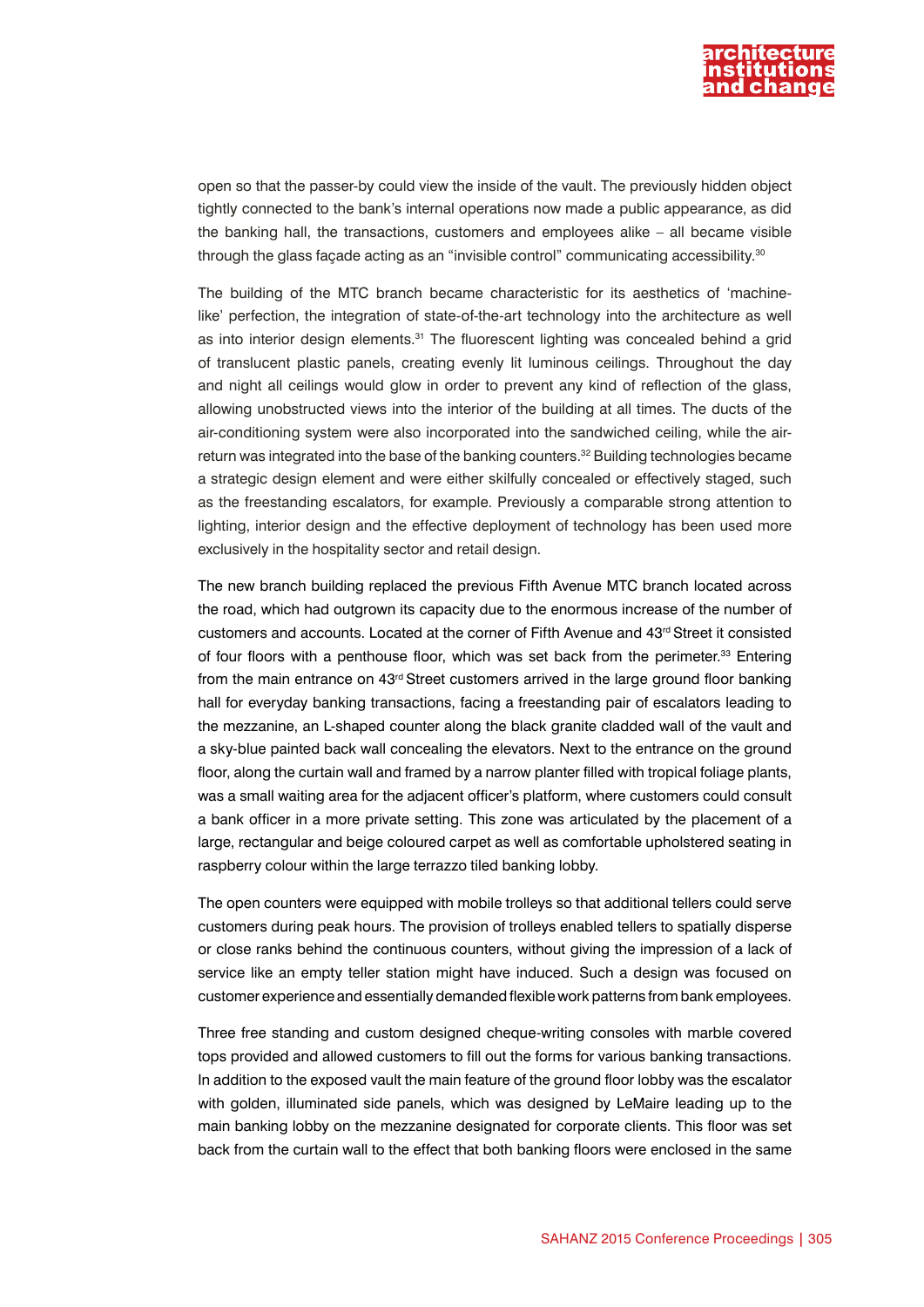space, which was also expressed by a ten metre long translucent curtain reaching across the two floors. Planters framed the edge of the mezzanine floor, creating an almost artificial surrounding against the noisy city lurking in the background. In the centre of this space was a large officer's platform and waiting area similarly designed to the one on the first floor, where – on soft carpets – business customers could meet senior bank officers for a personal consultation.

The artist and designer Harry Bertoia was commissioned to create two artworks for the MTC branch, a large metal screen and a delicate cloud-like hanging sculpture out of metal rods and small plates. Both were located on the mezzanine floor. Lewis Mumford described Bertoia's screen as "humanizing" in contrast to the "rational thinking" of the architectural design.34 Apart from its symbolic functioning as a "great wall of abstract wealth", Bertoia's golden toned metal screen also had a spatial function. $35$  It served as a backdrop for the tellers at the counter and separated the public lobby from a more private working area and obscured the red lacquered doors of the elevators.36 Additionally, the screen distinguished the first floor from the more exclusive second floor business operations. According to architectural historian Carol Krinsky, the MTC building "set an American precedent for including contemporary art in banks."37 Abstract art participated in creating a recognisable and "human" face for an institution dealing with more and more abstract products and processes.

The loan and mortgage departments as well as an open office area for bookkeeping were located on the third and fourth floor. Both levels provided a small public lobby near the elevators with reception and upholstered chairs, where customers could wait in order to meet a bank officer in a separate office in order to discuss rather delicate topics involving loans and credit. The penthouse floor comprised the private offices for the branch manager and the president as well as offices for "visiting officers and out-of-town customers and friends" providing telephone and secretarial services.<sup>38</sup> Facing the penthouse garden there was a conference room, which could be converted into a dining room for functions. In the employee lounge located in the basement without any natural light bank officers could take a break from the scrutiny of the public.

## **The reproduction of aesthetics and lobby cultures**

A *New York Times* article reporting on the opening of the MTC branch described it as looking "more like a hotel lobby than a bank."39 Decorative elements such as carpets, curtains, planters, artworks and the use of colours and textures created a comfort zone and added to a sensual experience. Customers were offered various spatial settings for a range of financial transactions: from the efficient processing of a cheque on the marble top of the open counter on the first floor to the opening of an account on the soft carpets of the officer's platform to the discreet meeting of a bank employee in the loan department.

Through the rearrangement of components the aesthetics of the MTC branch were reproduced in various bank buildings designed by SOM as well as other firms. In close proximity to the MTC branch, SOM designed five years later a branch for the Chase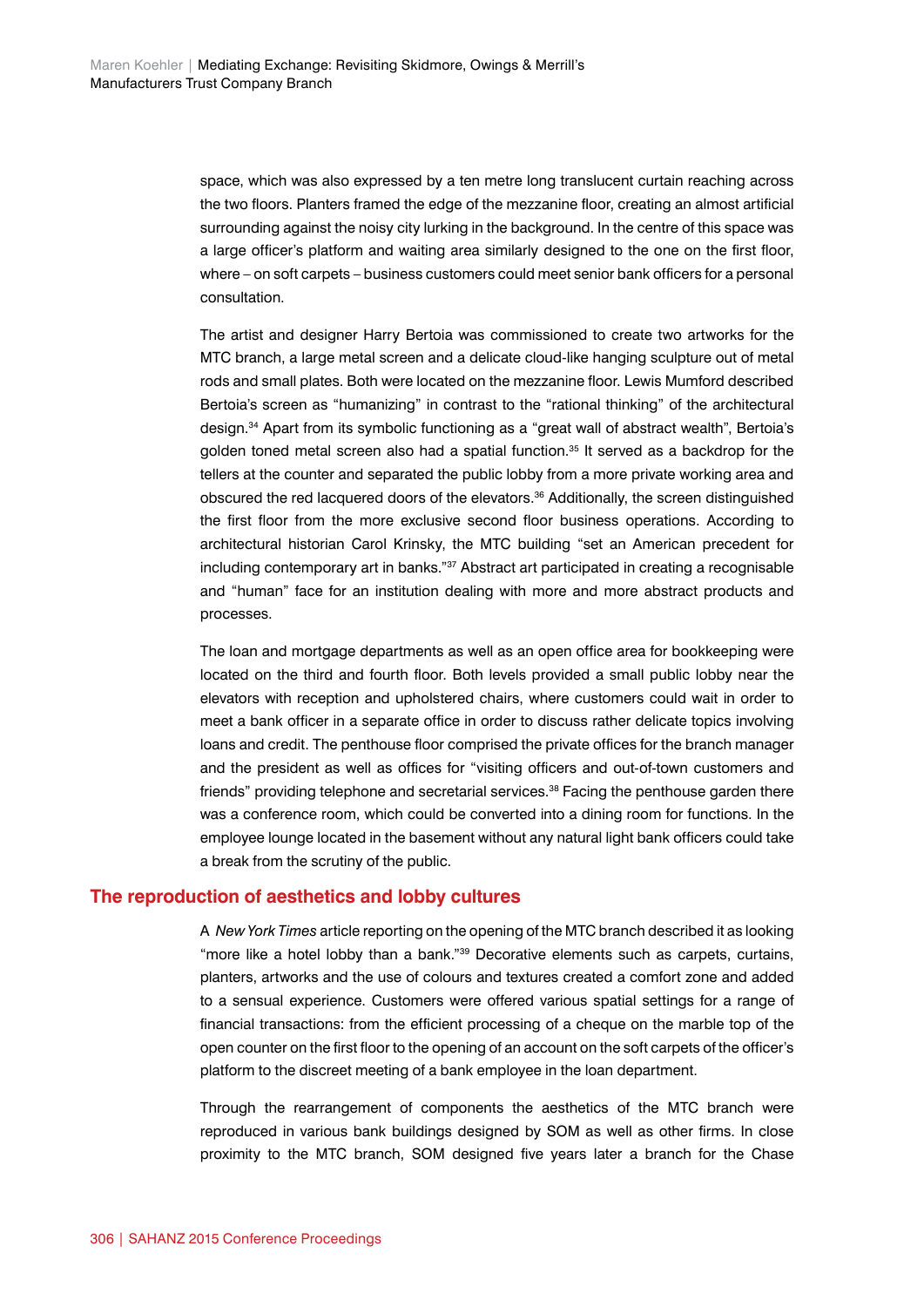

Manhattan bank with a similar configuration. The main banking lobby was also located on the second floor, which could be reached via an escalator, featuring an enormous mobile by Alexander Calder, visible from the street. As part of a whole new lobby landscape emerging in midtown Manhattan both branches were featured "exhibits" in *Four Walking Tours of Modern Architecture in New York City* published by the Museum of Modern Art. For the First National Bank in Miami (1960), by the firm Weed and Johnson, Bertoia created a number of smaller though similar looking sculptures – so called *Money Trees –* and the interior of the public space was designed in a similar layout and colour scheme to the MTC design.40

Due to the open plan design of the banking hall in both of these projects, interior elements were employed as functional objects to "divert traffic" or create privacy within the large space of the banking lobby.<sup>41</sup> Conditions of access, climate and encounter were 'invisibly controlled' through the use of these design features. Planters acted as "decorative objects, partitions and visual and acoustic barriers".42 Carpets indicated different zones for waiting or a personal consultation with a bank officer. However, the open design of the counter and of the banking lobby in general was not only shaping the relationship between bank and customer, it also affected the working routines of employees. Now officers of various ranks and often the branch manager shared the same space under the self-regulating effect of constant supervision.

The architecture of the branch bank in the post-war United States produced a seductive environment, seemingly open, though highly controlled – a 'friendly', artificial and predominantly white world.43 Without operable windows and with curtains that couldn't be opened or closed by hand and the self-regulatory effects of the open plan, the MTC branch was configured less as a house and more like a device mediating the exchange of objects, gestures and codes.

#### **Conclusion**

The design of the MTC was featured in newsreels, architectural and business journals, newspapers, and so forth. Considered as the "prototype for the modern banking hall" its design has been reproduced in the United States and internationally.<sup>44</sup> The adoption of the glass curtain wall in conjunction with an elaborate interior design, the open plan, the integration of technology and contemporary art has been used to promote banking and became synonymous with a progressive institution. Most importantly, the architectural arrangements installed a specific culture of contact between the bank and its customers – or I should rather say "its friends." Concomitant to the establishment of the modern branch bank there occurred a significant increase and acceleration of consumer indebtedness. In the case of the post-war branch bank the glass façade and display of the interior replaced the marble covered solid wall of previous bank buildings. The disciplinary effects of debt superseded the disciplinary effects of enclosure, or: "Man is no longer man enclosed, but man in debt."45

The MTC building in itself a media system can be understood as part of an infrastructural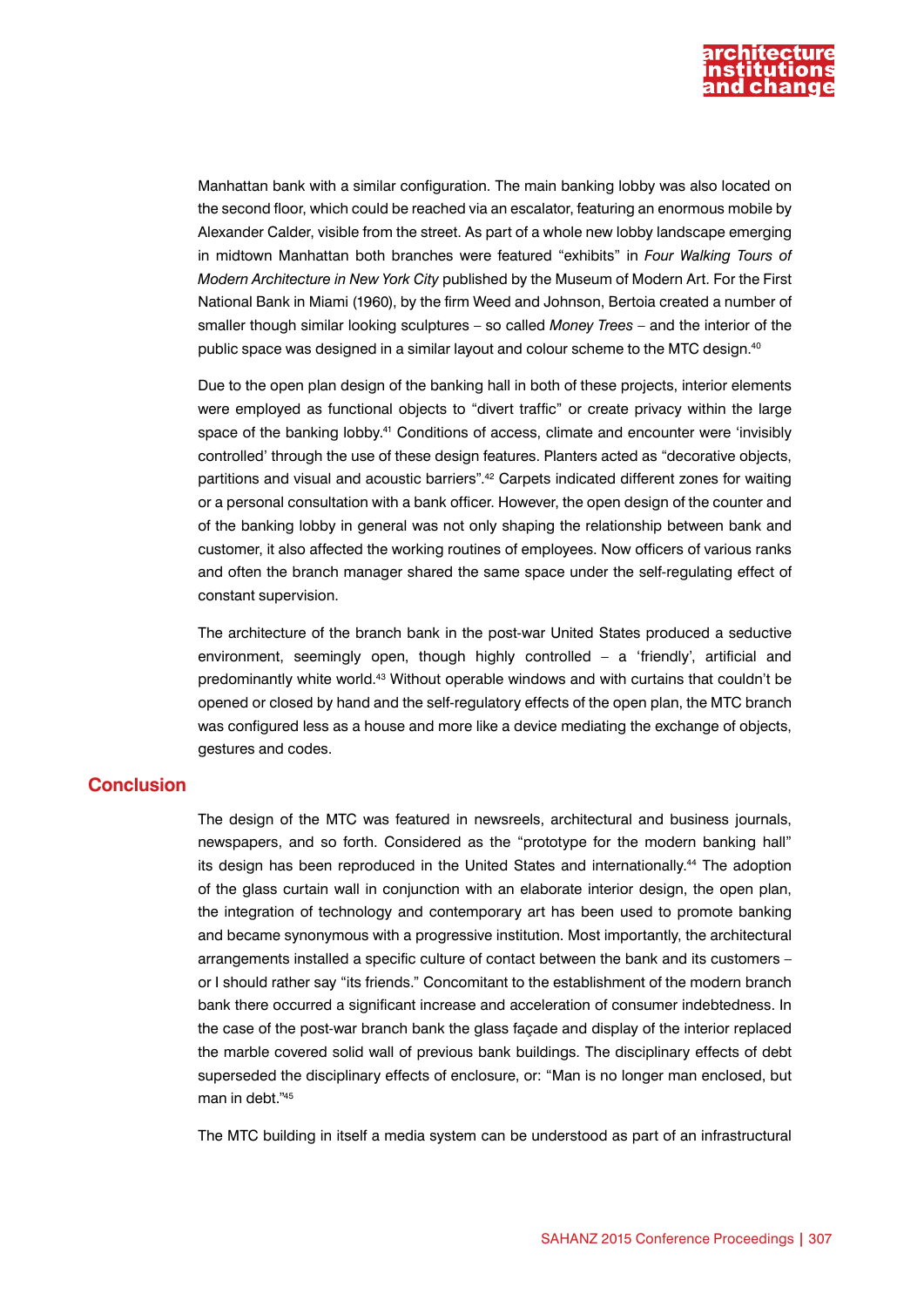apparatus organising and communicating the re-conception of the banking institution. The open and highly visible banking lobby, advertisements and the rhetoric of friendship and sociality for what was in fact a business relation naturalised new forms of financial exchange and transaction. The rise of the lobby within banking architecture is key to the transition into what Randy Martin terms "the financialization of daily life."46 The banking lobby instantiates the prehistory of Maurizio Lazzarato's "indebted man."47 Here, the modulation of capital through the body of the social is managed through the spatial arrangement and technical organisation special to the lobby of the bank in the United States of the 1950s and 1960s. The materiality of the lobby, paradoxically, conditions the abstraction of finance capital within post-war settings.

- 9 Martijn Konings, *The Development of American Finance* (New York: Cambridge University Press, 2011), 106.
- 10 On the conception of the post-war bank lobby as interface, see Maren Koehler, "Interfaces: Die Banklobby in der amerikanischen Nachkriegsmoderne," *Zeitschrift für Medienwissenschaft* 12 (2015): 44-54.
- 11 Architecture becomes part of public relations, see, for example, American Institute of Banking, "Customer Relations and Physical Facilities," in *Public Relations for Your Bank* (New York: American Institute of Banking, 1956), 187-221.
- 12 Belfoure, *Monuments to Money*, 137.
- 13 Grant D. Bollmer, "Community as a Financial Network: Mortgages, Citizenship, and Connectivity," *Democratic Communiqué* 24 (2011): 42.
- 14 Peter F. Drucker, *The Concept of the Corporation* (New York: The John Day Company, 1946).
- 15 See Sidney M. Robbins and Nestor E. Terleckyj, *Money Metropolis: A Locational Study of Financial Activities in the New York Region* (Cambridge, Mass.: Harvard University Press, 1960).
- 16 John P. Callahan, "Banks Following Business Uptown," *New York Times*, July 26, 1959.
- 17 Callahan, "Banks Following Business Uptown."
- 18 Franklin Whitehouse, "Bank Build-Up Is Pausing," *New York Times*, February 8, 1970.
- 19 Whitehouse, "Bank Build-Up Is Pausing."
- 20 Avner M. Porat and James A. Vaughan, "Branch Management and Computers: A Study in Change," *Banking* (September 1967): 121-24.
- 21 Porat and Vaughan, "Branch Management and Computers," 122.
- 22 Porat and Vaughan, "Branch Management and Computers," 122.
- 23 Porat and Vaughan, "Branch Management and Computers," 124.

<sup>1</sup> Gilles Deleuze, "Postscript on the Societies of Control," *October* 59 (1992): 6.

<sup>2</sup> See Charles Belfoure, *Monuments to Money: The Architecture of American Banks* (Jefferson: McFarland & Company, 2005), 242-251.

<sup>3</sup> See Ann-Christine Frandsen et al., "From Money Storage to Money Store: Openness and Transparency in Bank Architecture," *Business History* 55, no. 5 (July 2013): 695-720.

<sup>4</sup> See, for example, Thomas W. Ennis, "'Glass Bank,' Now Ten Years Old, Still Shiny as New," *New York Times*, October 11, 1964.

<sup>5</sup> This paper is part of a larger study on the architectural history of the lobby as a technology of mediation and governance.

<sup>6</sup> Jules Backman and Harry Sauvain, "The Problem of Size in Commercial Banking," *Business Horizons* 4, no. 4 (Winter 1961): 91-102.

<sup>7</sup> For the use of modern design in the remodelling of banks, see "Remodeling," *Architectural Record* 108, (August 1950): 120-125. For the modern bank, see Carol Dyson and Anthony Rubano, "Banking on the Future: Modernism and the Local Bank," in *Preserving the Recent Past 2*, ed. Deborah Slaton and William G. Foulks (Washington, D.C.: Historic Preservation Foundation, 2000), 43-56.

<sup>8</sup> "Our Flashy, Lovable, Open-Handed Banks," *Life*, May 9, 1960, 114-126.